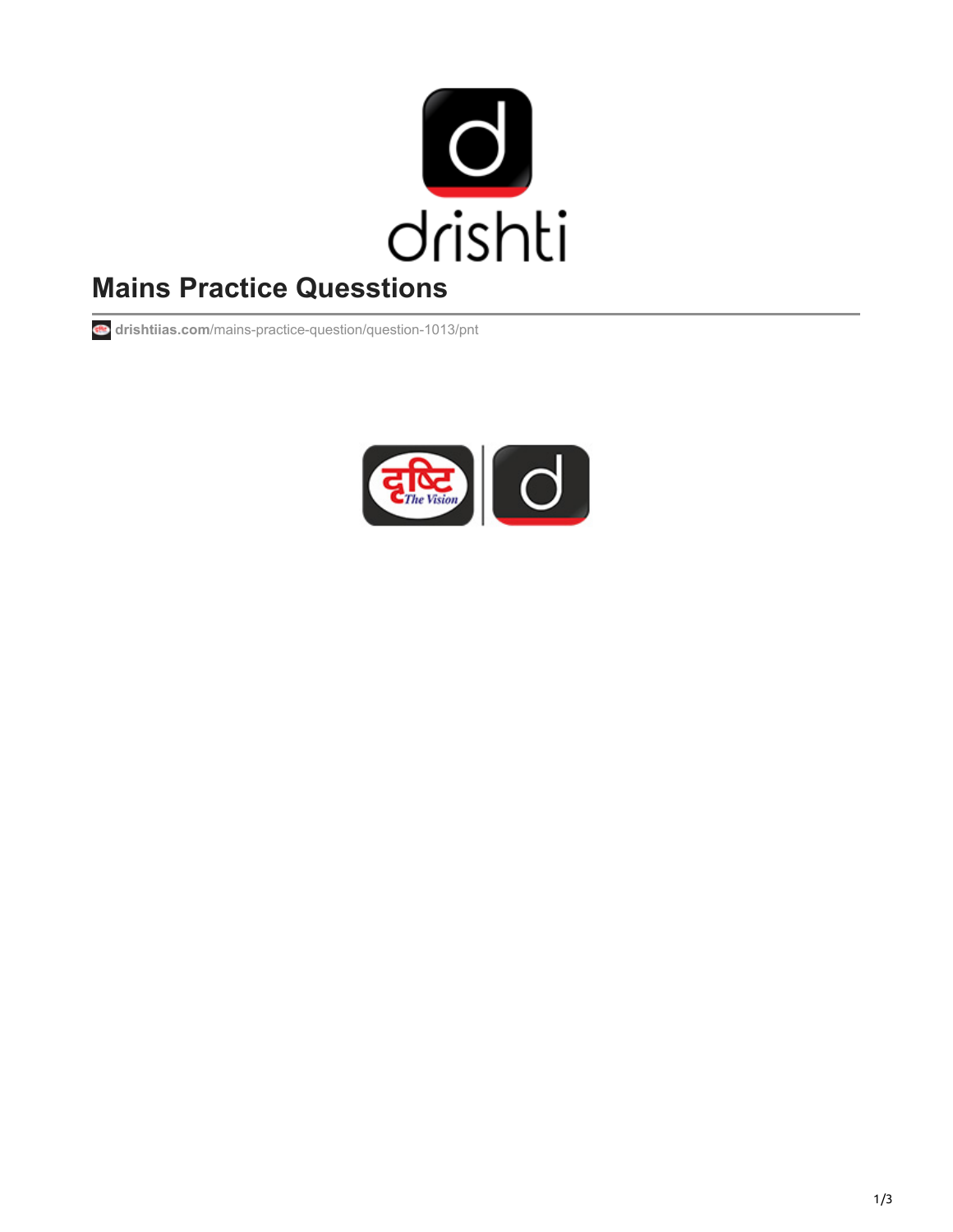**Q.** The noble purpose of the anti-defection law is to bring stability to governments. However, it is sometimes said to be against the true spirit of democracy. Discuss. (150 Words)

09 Oct, 2021 GS Paper 2 Polity & Governance

# **Approach**

- Start with writing the main purpose of anti-defection.
- Discuss the issues emerging out of implementation of anti-defection law.
- Suggest a way forward to enhance the efficacy and credibility of the law.

# **Introduction**

The Tenth Schedule — popularly known as the Anti-Defection Act — was included in the Constitution via the 52<sup>nd</sup> Amendment Act, 1985 and sets the provisions for disqualification of elected members on the grounds of defection to another political party.

However, in some cases the political defections in Karnataka, Madhya Pradesh, Goa and Manipur which amounted to undermining of democratic values

# **Body**

#### **Issues With Anti-Defection Law**

**Undermining Representative Democracy:** After enactment of the Anti-defection law, the MP or MLA has to follow the party's direction blindly.

This leaves them with no freedom to vote their judgment on any issue and undermines representative democracy.

**Undermining Legislatures:** The core role of an elected MLA or MP is to examine and decide on a policy, bills, and budgets.

> Instead, the MP becomes just another number to be tallied by the party on any vote that it supports or opposes.

**Undermining Parliamentary Democracy:** In the parliamentary form, the government is accountable daily through questions and motions and can be removed any time it loses the support of the majority of members of the Lok Sabha.

> Due to Anti-Defection law, this chain of accountability has been broken by making legislators accountable primarily to the political party.

- **No Recognition of Split:** Due to the 91st constitutional amendment 2004, the anti-defection law created an exception for anti-defection ruling.
	- According to this, if two-thirds of the strength of a party should agree for a 'merger' then it will not be counted as a defection.
	- However, the amendment does not recognise a 'split' in a legislature party and instead recognises a 'merger'.

#### **Way forward**